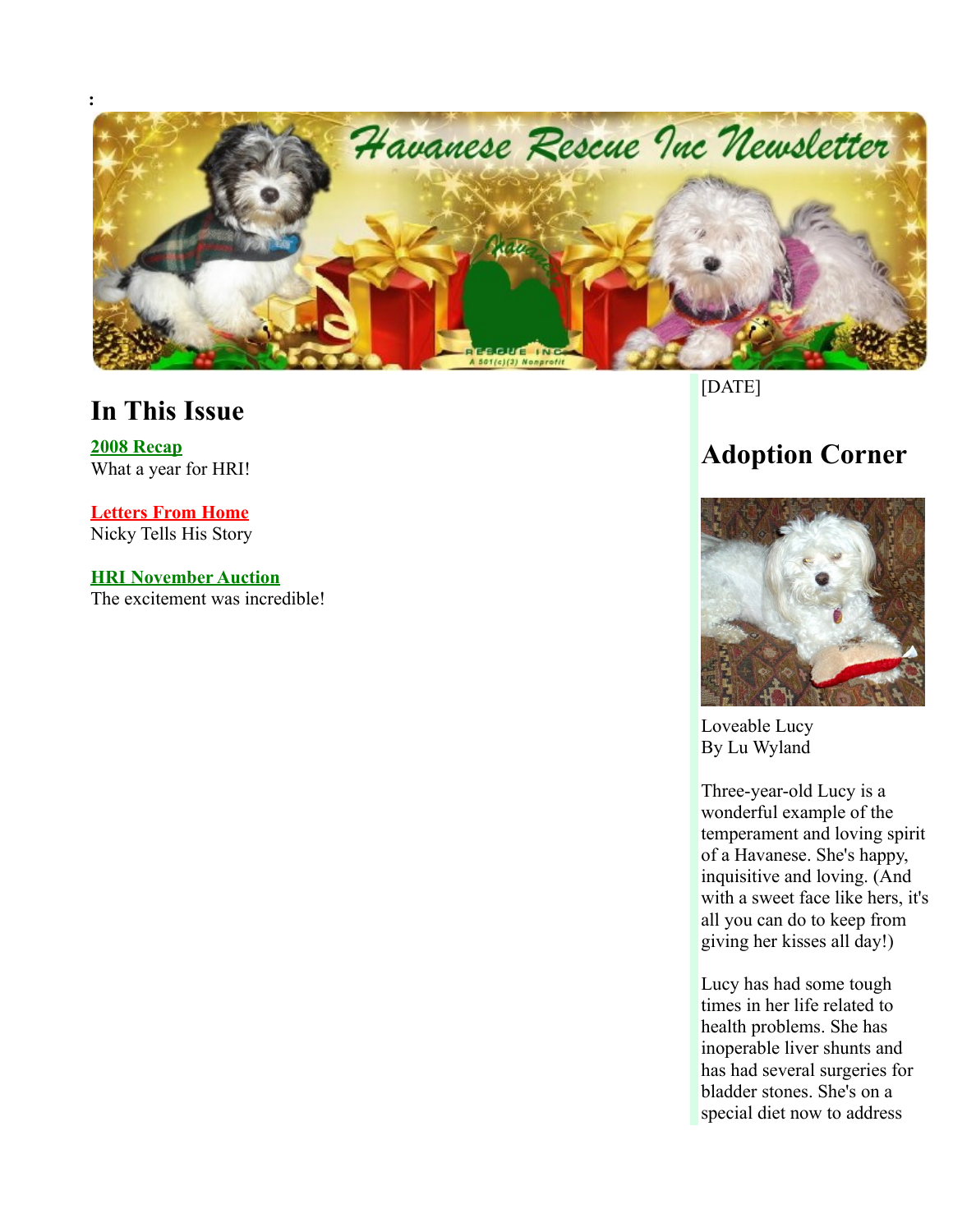

Come see us at the [Greater Milwaukee Pet Expo!](http://www.petexpomilwaukee.com/) Click on the graphic to learn more about this event.



Looking for that last minute gift? Check out the [adorable photo ornament](http://www.havtohavit.com/index.php?main_page=product_info&products_id=185) or the [cast metal desk bone](http://www.havtohavit.com/index.php?main_page=product_info&products_id=182) at the HavToHavIt General Store!

Many other exciting gifts are also available.

both of those issues and some irritable bowel problems. She's doing very well with this diet and will need to continue it for the rest of her life. She likes her food, though, so it's really not a problem.

Lucy loves other dogs and kids, as well. She would be happy to be in a home where someone is around much of the day. She is accustomed to that and loves human company. Children will be fine in the home as long as they're old enough to understand that they and their friends can never, ever give her any "people food" or treats. It's critical for Lucy's health that her diet be followed.

If you have a space in your heart that's waiting for the love of a very special little dog, Lucy might be just right for your family. Please complete an [adoption](http://www.havaneserescue.com/adoptapp.html) [application](http://www.havaneserescue.com/adoptapp.html) and write to let us know why you're specifically interested in Lucy.

> Don't forget to add noreply@havaneserescue.com to your approved senders list, so you may continue to receive The HRI Newsletter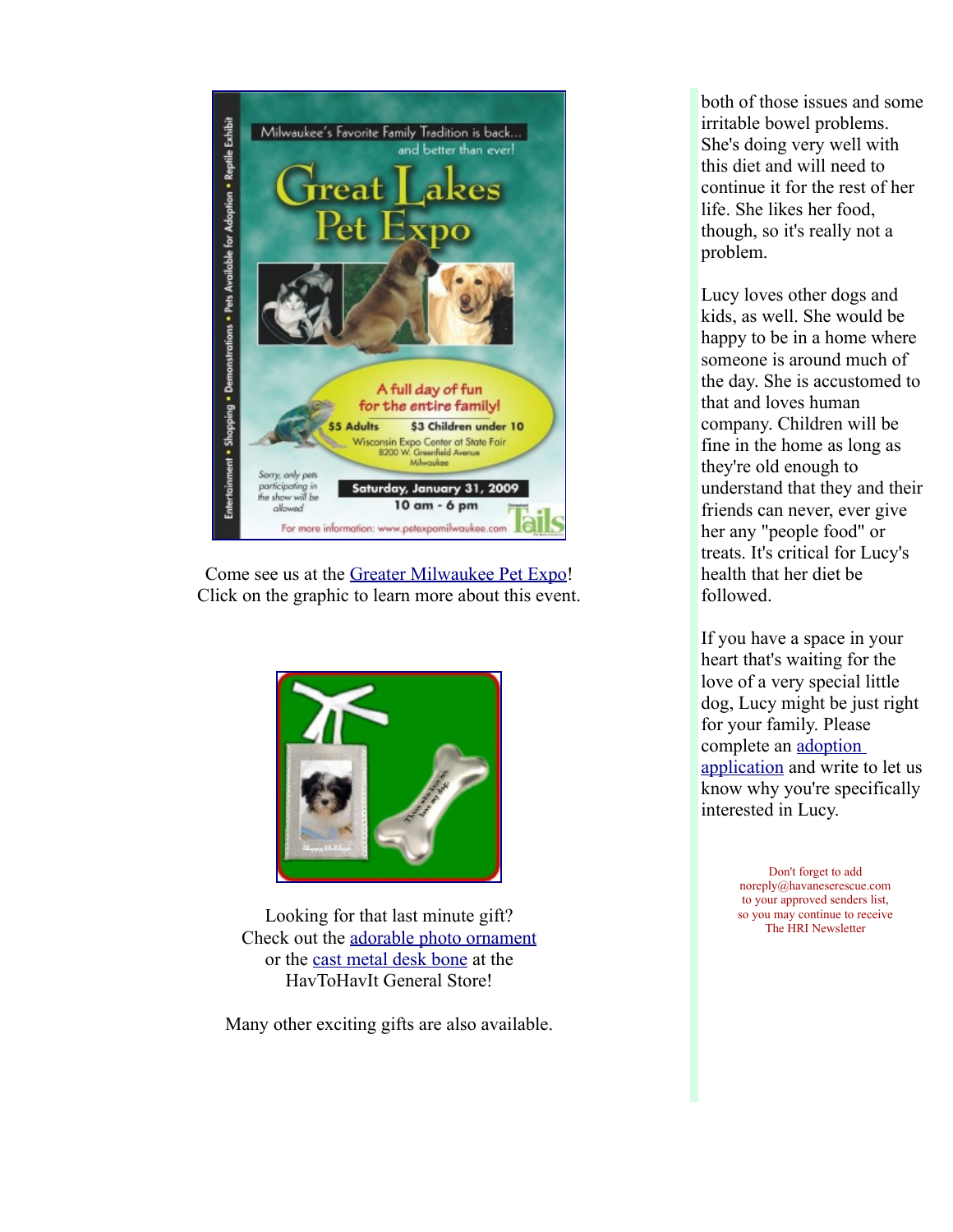#### **2008 - A Very Busy Year for HRI**



Happy holidays, everyone! With 74 rescued dogs and counting, 2008 was a huge year for HRI. When I joined the group in January, things were relatively quiet. Although HRI was in the midst of winter, things heated up quickly. Annie, a pretty girl from the Sunshine State like me, was hit by a car and badly injured. Her poignant story tugged at everyone's heartstrings. Annie was rescued first by a Good Samaritan who scooped her up from the pavement, second by the wonderful staff at the vets who gave loving care and charged very little for her stay, third by HRI who provided the funds for her surgery and last by her initial rescuer, Ken, now her forever dad. Even I get a bit teary as I recall her tale.

Come to think of it, this really was the year for HRI dogs needing surgical repair. There is a reason the word "surgery" begins with a letter that looks like a dollar sign. Heck, I went under the knife, as did

Henry, Skeeter, Missy, Lucy, Frannie, Isabella, Skeeter and Beasley.

This reminds me—I have to write about my buddy Beasley. You see, Beasley came to us stuffed into a cat carrier with five other Havanese. Beasley and his crew were dubbed the Wisconsin 6. While each of the other five have their own tale, the soulful-eyed Beasley became the group's unofficial mascot and the face of our many dogs with commercial mills in their background. He worked through the issues these dogs face and was soon ready for adoption. He flew to Arizona full of hope and dreams of a warm and a loving future that was not to be. We all lost Beasley in August, and if tears could fill a river... But, in memory of Beasley, a project was started. Suggestions from HRI volunteers are being compiled to be shared with all Hav adopters to ensure that no dog escapes from its home during those critical first days of adoption.

HRI volunteers are always there to help each other and, most especially, our dogs. In June, our then-president, Stacy DeJoseph, sent out an all-points bulletin requesting additional foster homes. The response was swift and strong as 17 of you unselfishly volunteered. In addition, our fundraisers this year have been very successful, including the Annual Appeal in July, the Quilt Drawing in August and Laura's exciting one-woman show...the HRI auction (more info below) in November. Without them, we could not have helped the 74 dogs so far this year. We wrapped up the year with the overwhelmingly successful return of the HRI Calendar. Did you happen to see my photo?

But, with all the gains in our organization, there were some profound losses. Sue Nelson and Rosalie Leone, tremendous supporters and volunteers with HRI, both passed away this year and their loss still fills us with sadness. Scotty, Spike and Ebbie, all rescues with stories noteworthy of screenplays, left our lives, but not our hearts, in 2008.

With our new president Jane Hohne at the helm, 2009 looms large and hopeful. Speaking, if I may, for all fosters past, current and future, we promise to keep the kisses, running like you-know-what, tissue demolition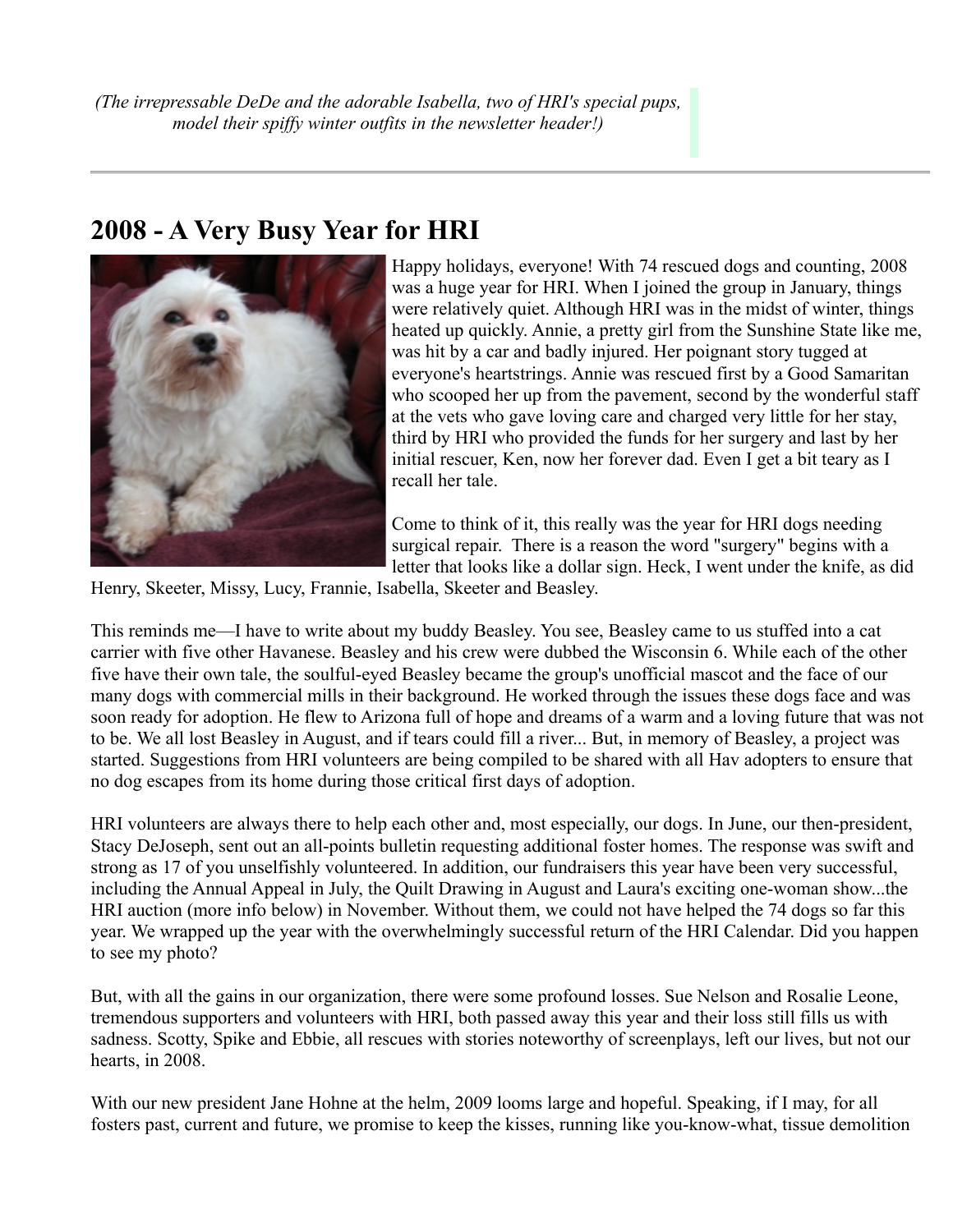and smiles coming. Thanks to each and every one of you for your kindness, support, involvement, commitment, time, effort and, especially, your boundless love for me and my furry cohorts. Without you, where would any of us be?

With love and warm wishes to you all,

Belle (Unofficial representative of HRI fosters everywhere — As told to Suzy McQuown)

## **Letter from Home - Nicky**

By Lu Wyland

#### *Dearest Favoritest Aunties and Bestest Friends,*

It's me, Nicky, formerly "Einstein"! I'm happily writing while snuggled up in my big, cozy, brown chair in my very own living room, with my two Havanese sisters, one cranky cat, mom, PLUS a laptop computer!

The year started out really badly for me. My first human mom died. Her husband (never really my "dad") left me at Animal Control. Being rescued was my only hope. They don't do adoptions there. You can be euthanized immediately!

Lucky for me, someone contacted HRI and sent my picture, all shaggy, matted and scared, in "the big house" (the cage in animal control where I lived). Everyone at HRI said a big "yes!" to saving me. In a flash, I was at the vet's office. I was given my first ever shots, "tutored" (is that why I have this very high pitched bark?) and they gave me medicine for my stinky ears. They even shaved off my mats, leaving me almost nekkid!



My foster family drove from Wisconsin to take me to their home. I lived with them for over 3 wonderful months while I was getting ready for my forever home. Everything changed when my mom and my girl picked



me up to pet sit while my foster folks were out of town. I worked my charms and made my two-legged girl and her mom fall completely in love with me! They decided their family just wasn't complete without me. Perfect!

Now I'm living the good life. I'm the only guy dog in the whole house! My new family takes me on road trips when we go to and from Iowa to pick up my girl from a human kennel called college. She mustn't be very good at sit-stays because she's been

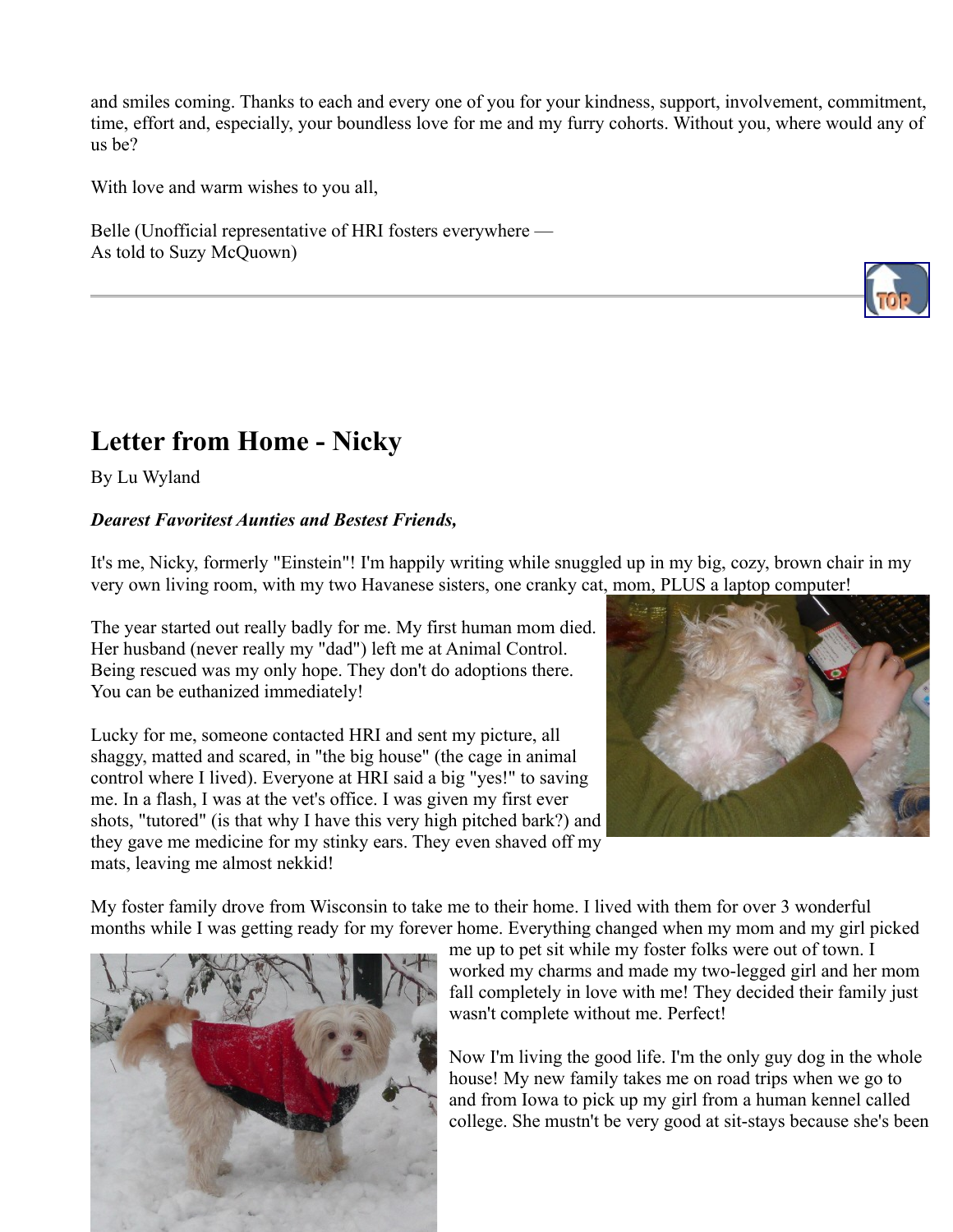there for years! Maybe they should use LivR treats and clicker training. It worked for me!

Sandy Paws is coming so I'm being especially good. I'm trying to limit my cat chasing to five or six times daily. It's my only bad habit. Do they make a cat chasing cessation patch? I should put it on my wish list. Better still, let the cats put it on THEIR wish list.

Happy holidays to you all. Thank you to everyone who helped me find a place where I'm forever home. Life is soooo good! Your pal,

**Nicky** 



## **HRI November Auction a Huge Success!**

By Suzy McQuown

What do doggie duds and toys, prayer flags, a QVC gift certificate, original artwork, a Big Shot die cutter and embosser and about 140 other items have in common? If you guessed they were all offerings in the 2008 Havanese Rescue Auction, you would be on the money! And, speaking of moola, how does a profit of almost \$6,600 sound?

Laura Cascino, one of HRI's most special angels, once again came through for our sweet rescues to create the phenomenon many of us refer to as November Madness! The bidding was frenzied and the bidders frazzled in their last-minute attempts to emerge as winners of cookies, both dog and human; beautiful handmade jewelry; doggie beds and blankets; and countless other special items.

It's never too soon to start thinking about next year's auction! Any and all items are welcome and the more creative the better! Thank you to all of you who participated, both as donors and as auction winners. To those of you, like me, who were outbid (those cookies looked really yummy, Jane), better luck in 2009!





Editor - Paula Perlmutter Production Coordinator - Lori Brostrom Copywriters - Lu Wyland, Suzy McQuown Graphics/Production - Michelle Burke Proofreaders - Lu Wyland, Suzy McQuown, Charlene Renslow